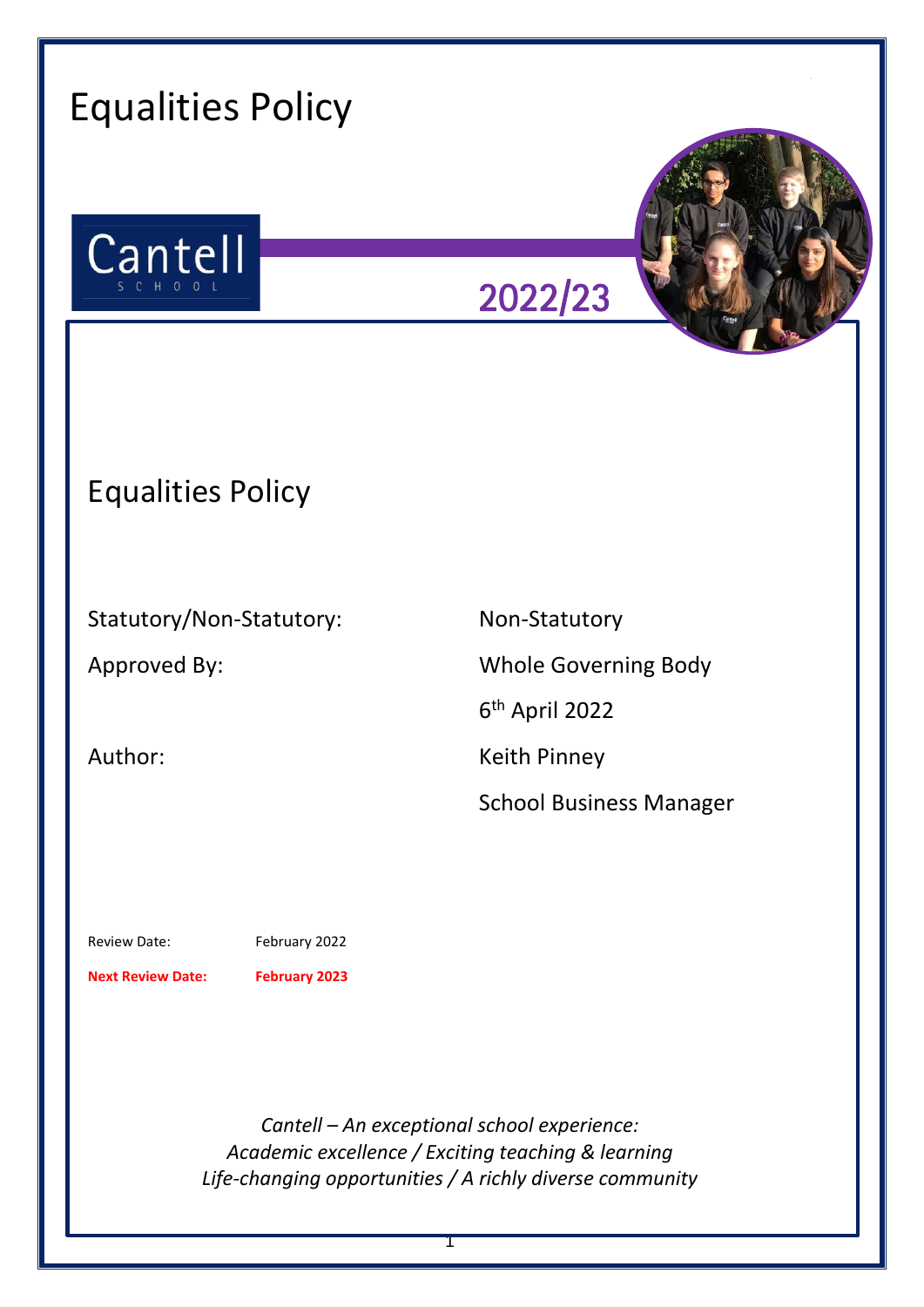### **Introduction:**

Cantell School is a thriving, vibrant and diverse learning community. Therefore, we fully embrace our duties under the Equality Act 2010 to eliminate discrimination, advance equality of opportunity and foster good relations in relation to age (as appropriate), disability, ethnicity, gender (including issues of transgender, and of maternity and pregnancy), religion and belief, and sexual identity.

Also, although no longer required under the Ofsted Inspection Framework, we continue to take seriously our duty to promote community cohesion.

We recognise that these duties reflect international human rights standards as expressed in the UN Convention on the Rights of the Child, the UN Convention on the Rights of People with Disabilities, and the Human Rights Act 1998.

### Public Sector Equality Duty (PSED)

PSED has three main elements. In carrying out their functions, public bodies are required to have due regards to the need to:

- Eliminate discrimination and other conduct that is prohibited by the Equality Act 2010.
- Advance equality of opportunity between people who share a protected characteristic and people who do not share it.
- Foster good relations across all characteristics and between people who share a protected characteristic and people who do not share it.

## Guiding principles:

At Cantell School our Equalities policy and practice is guided by five key principles:

## **Principle 1: All learners are of equal value.**

We see all learners and potential learners, and their parents and carers, as of equal value:

- whether or not they are disabled
- whatever their ethnicity, culture, national origin or national status
- whatever their gender and gender identity
- whatever their religious or non-religious affiliation or faith background
- whatever their sexual orientation.

# **Principle 2: We recognise and respect difference.**

Treating people equally (Principle 1 above) does not necessarily involve treating them all the same. Our policies, procedures and activities must not discriminate but must nevertheless take account of differences of life-experience, outlook and background, and in the kinds of barrier and disadvantage which people may face, in relation to:

- disability, so that reasonable adjustments are made
- ethnicity, so that different cultural backgrounds and experiences of prejudice are recognised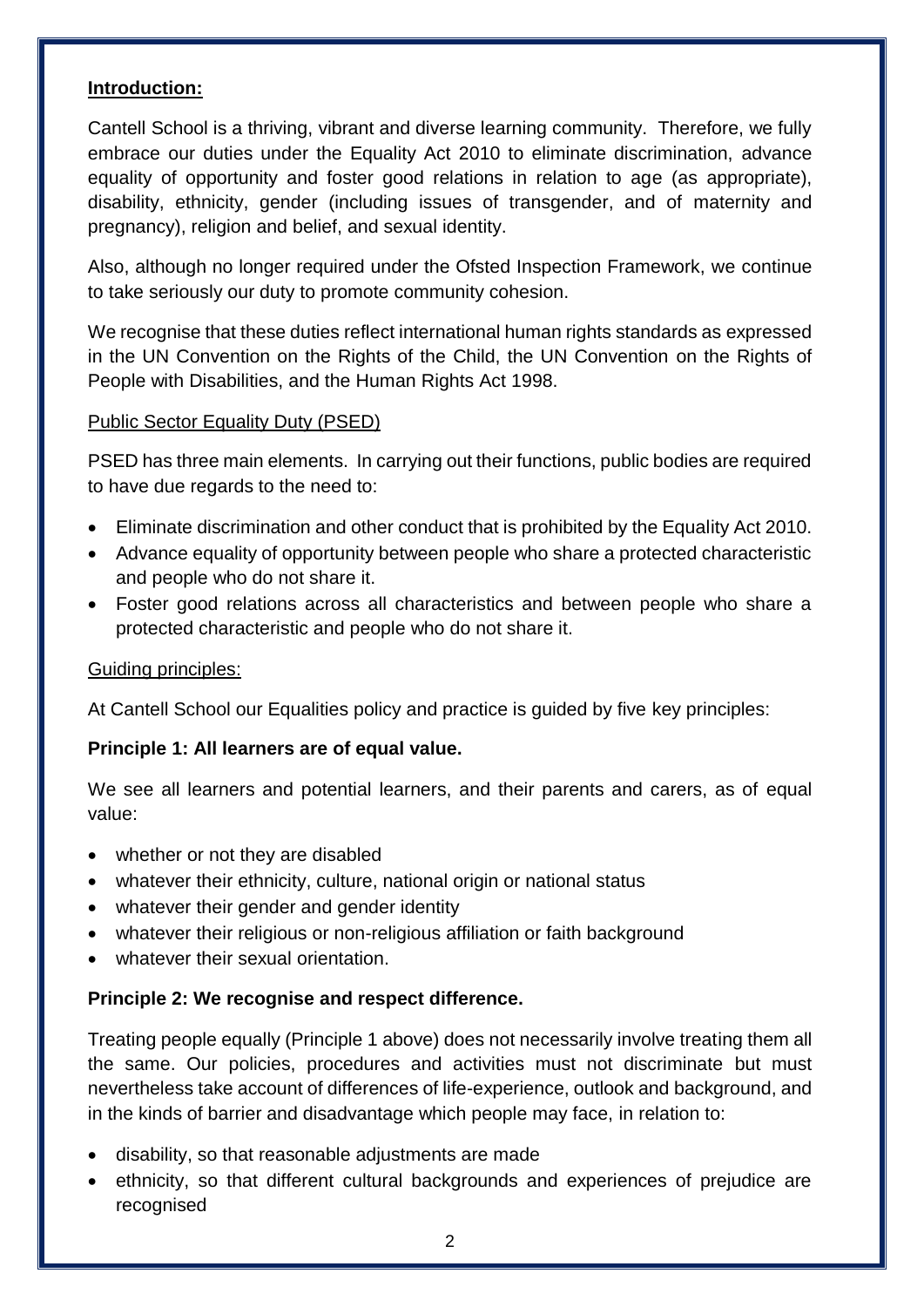- gender, so that the different experiences of all genders and gender identities, including transgender and non-binary individuals, are recognised.
- religion, belief or faith background
- sexual orientation.

# **Principle 3: We foster positive attitudes and relationships, and a shared sense of cohesion and belonging.**

We intend that our policies, procedures and activities should promote:

- positive attitudes towards disabled people, good relations between disabled and nondisabled people, and an absence of harassment of disabled people
- positive interaction, good relations and dialogue between groups and communities different from each other in terms of ethnicity, culture, religious affiliation, national origin or national status, and an absence of prejudice-related bullying and incidents
- mutual respect and good relations between all genders and gender identities, and an absence of sexual, homophobic, biphobic and transphobic harassment

## **Principle 4: We observe good equalities practice in staff recruitment, retention and development.**

We ensure that policies and procedures should benefit all employees and potential employees, for example in recruitment and promotion, and in continuing professional development:

- whatever their age
- whether or not they are disabled
- whatever their ethnicity, culture, religious affiliation, national origin or national status
- whatever their gender, gender identity and sexual orientation, and with full respect for legal rights relating to pregnancy and maternity

# **Principle 5: We aim to reduce and remove inequalities and barriers that already exist.**

In addition to avoiding or minimising possible negative impacts of our policies, we take opportunities to maximise positive impacts by reducing and removing inequalities and barriers that may already exit because of disability, ethnicity, religious belief, cultural background, gender, gender identity, sexual orientation, race or socio-economic background.

## The curriculum

We keep each curriculum subject or area under review in order to ensure that teaching and learning reflect the principles set out above.

# Ethos and organisation

We ensure the principles listed above apply to the full range of our policies and practices, including those that are concerned with:

pupils' progress, attainment and achievement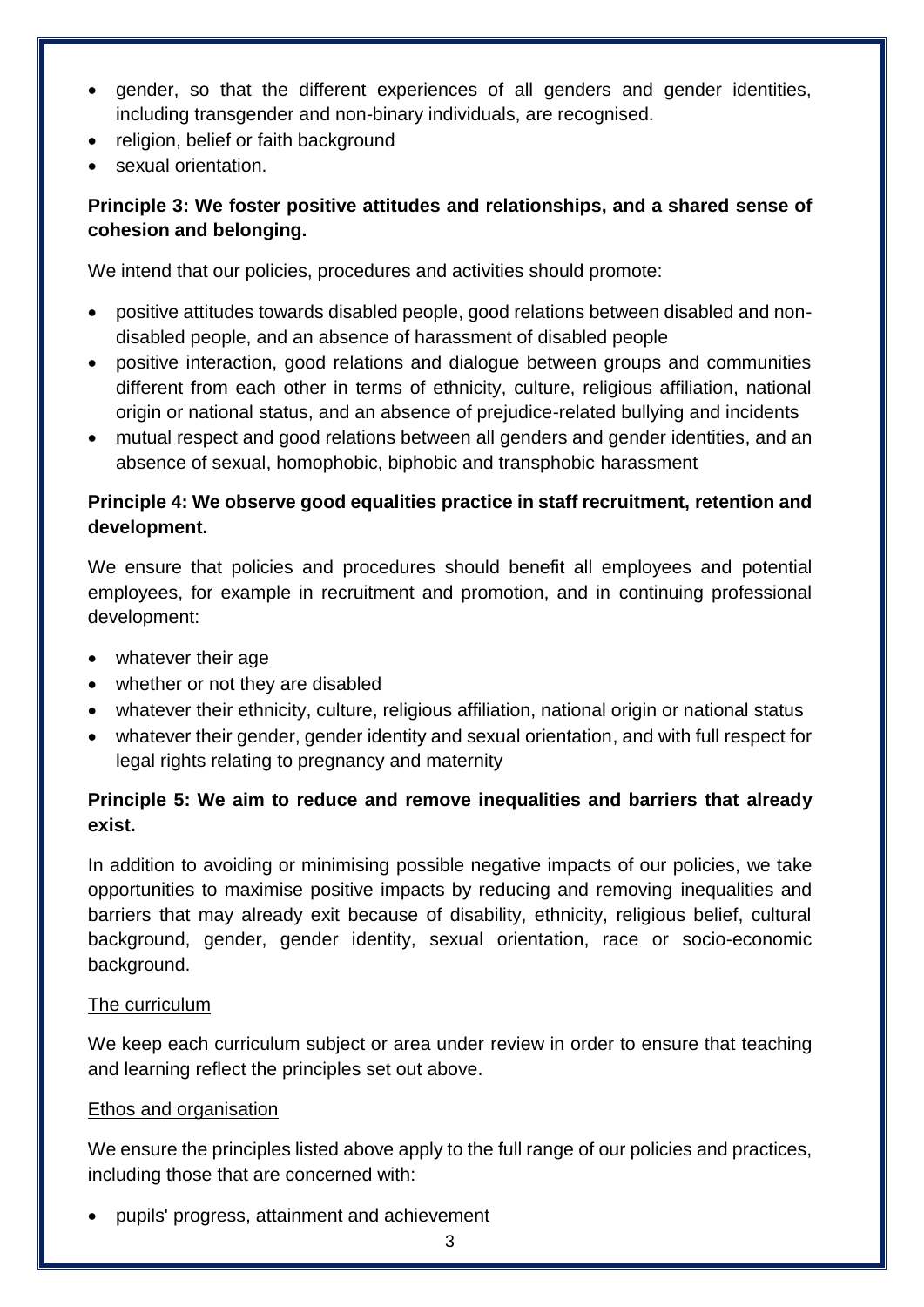- pupils' personal development, welfare and well-being
- teaching styles and strategies
- admissions and attendance
- staff recruitment, retention and professional development
- care, guidance and support
- behaviour, discipline and exclusions
- working in partnership with parents, carers and guardians
- working with the wider community.
- addressing prejudice and prejudice-related bullying

## Address prejudice and prejudice related bullying:

The school is opposed to all forms of prejudice, which stand in the way of fulfilling the legal duties outlined in the Equalities Act. This includes:

- prejudices around disability and special educational needs
- prejudices around racism and xenophobia, including those that are directed towards religious groups and communities, for example antisemitism and Islamophobia, and those that are directed against
- Travellers, migrants, refugees and people seeking asylum
- prejudices reflecting sexism, homophobia, biophobia and transphobia.

There is guidance in the staff handbook on how prejudice-related incidents should be identified, assessed, recorded and dealt with.

We keep a record of prejudice-related incidents and, if requested, provide a report to the local authority about the numbers, types and seriousness of prejudice-related incidents at our school and how they are dealt with.

## Roles and responsibilities:

The governing body is responsible for ensuring that the school complies with legislation, and that this policy and its related procedures and action plans are implemented. A member of the governing body has a watching brief regarding the implementation of this policy.

The headteacher is responsible for implementing the policy; for ensuring that all staff are aware of their responsibilities and are given appropriate training and support; and for taking appropriate action in any cases of unlawful discrimination.

A number of designated staff have responsibility for specific groups who the school have identified are more vulnerable:

- **Pupil Premium Co-ordinator** responsible for promoting the achievement of disadvantaged students who receive additional Pupil Premium funding
- **SENCO** responsible for promoting the achievement and welfare of students who are identified as having Disabilities and Special Educational Needs
- **EAL Co-ordinator** responsible for promoting the achievement of students for whom English is not their first language